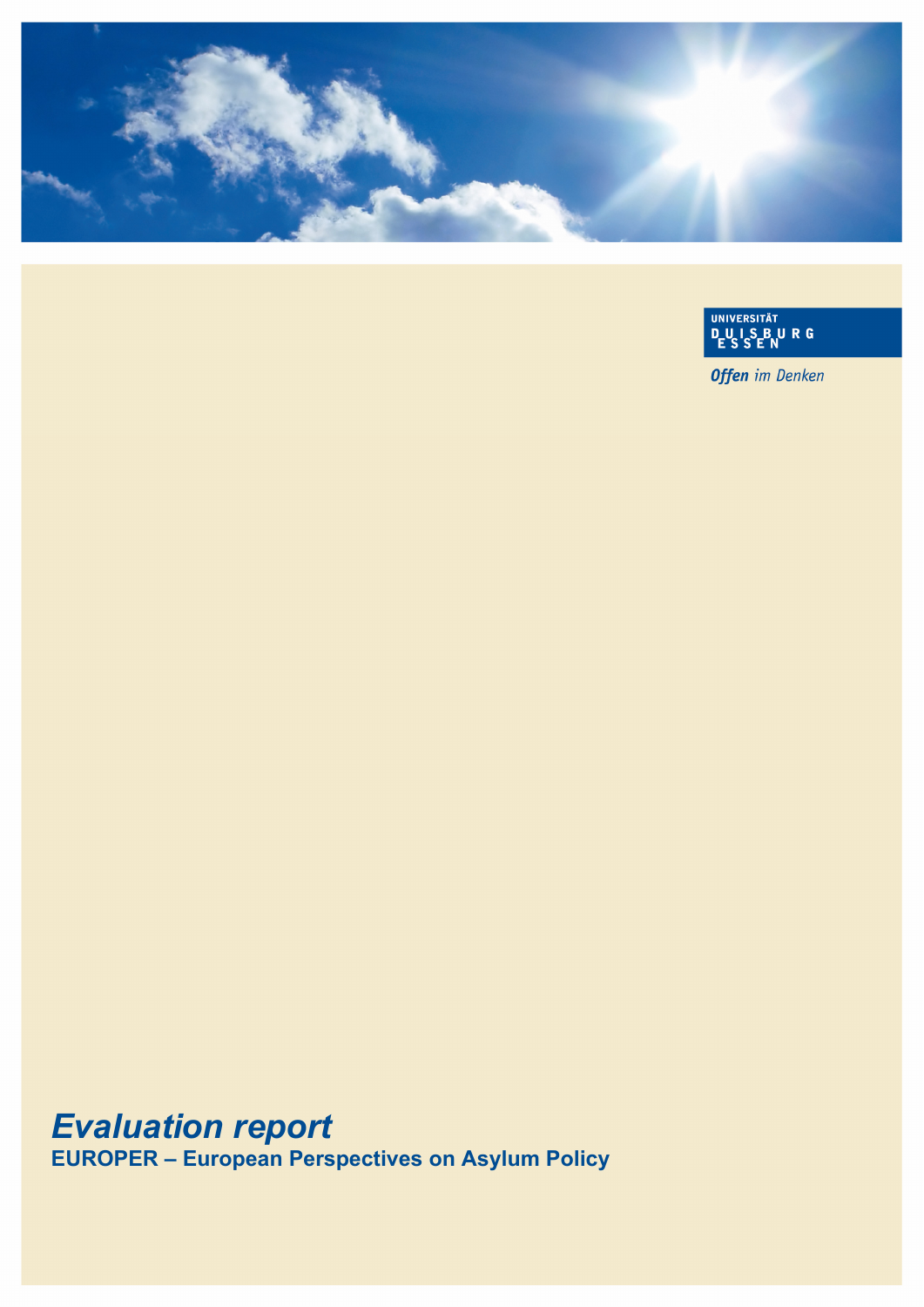**Offen** im Denken

### **Introduction**

Together with its partner GEKO, EUROSOC#DIGITAL has successfully completed the project "EUROPER – European Perspectives on Asylum Policy. Project Days with Simulation on EU Asylum Policy", co-funded by the European Commission. The project, which was led by EUROSOC#DIGITAL, had three central objectives: First, to enable a dialogue between young people and decisionmakers. Second, to create a European perspective and third, to activate young citizens. In order to carry out these objectives, ten project days in schools in rural areas in four of the five new federal states of Germany were carried out. The project days were divided into two parts: the EUROPER workshops and the EUROPER simulation game. For the purpose of evaluation, a questionnaire was distributed to the project participants during the project days held from September 2017 to July 2018. The questionnaire is attached to the appendix (in German). A total of 473 pupils took part in the survey, which accounts for reliable results. The survey contained 24 closed-ended and two open-ended questions and additional three closed-ended questions on social demographic information. The majority of the closed-ended questions was answered with a 5-point Likert scale. "Prefer not to say" answers were treated as missing and excluded from the data. The following report summarises the participants' responses. For the complete results, please refer to the appendix (in German).

#### **1. Structure and outline**

The first part of the survey was dedicated to the structure and outline of the project days. It contained four closed-ended questions. The survey reveals that the goals of the project days were clear to a huge majority of the participants (87.6%). Only one-third of the participants (36.7%) said that they had already felt familiar with the topic of the European Union before the project days. However, more than half of the respondents (56.4%) stated that s/he had already known something about the asylum policy of the European Union before. Four out of ten participants (43.2%) reported that s/he had migration and asylum as a topic in class before.

## **2. First project day**

The second part of the survey examined the course of the first project day. It contained two closed-ended questions. At first, the participants were asked if the content of the first day had been presented in an understandable way. An overwhelming majority of 84.9% agreed. In addition, three-quarters of the participants (76.9%) underlined that they could easily follow the course of the first project day.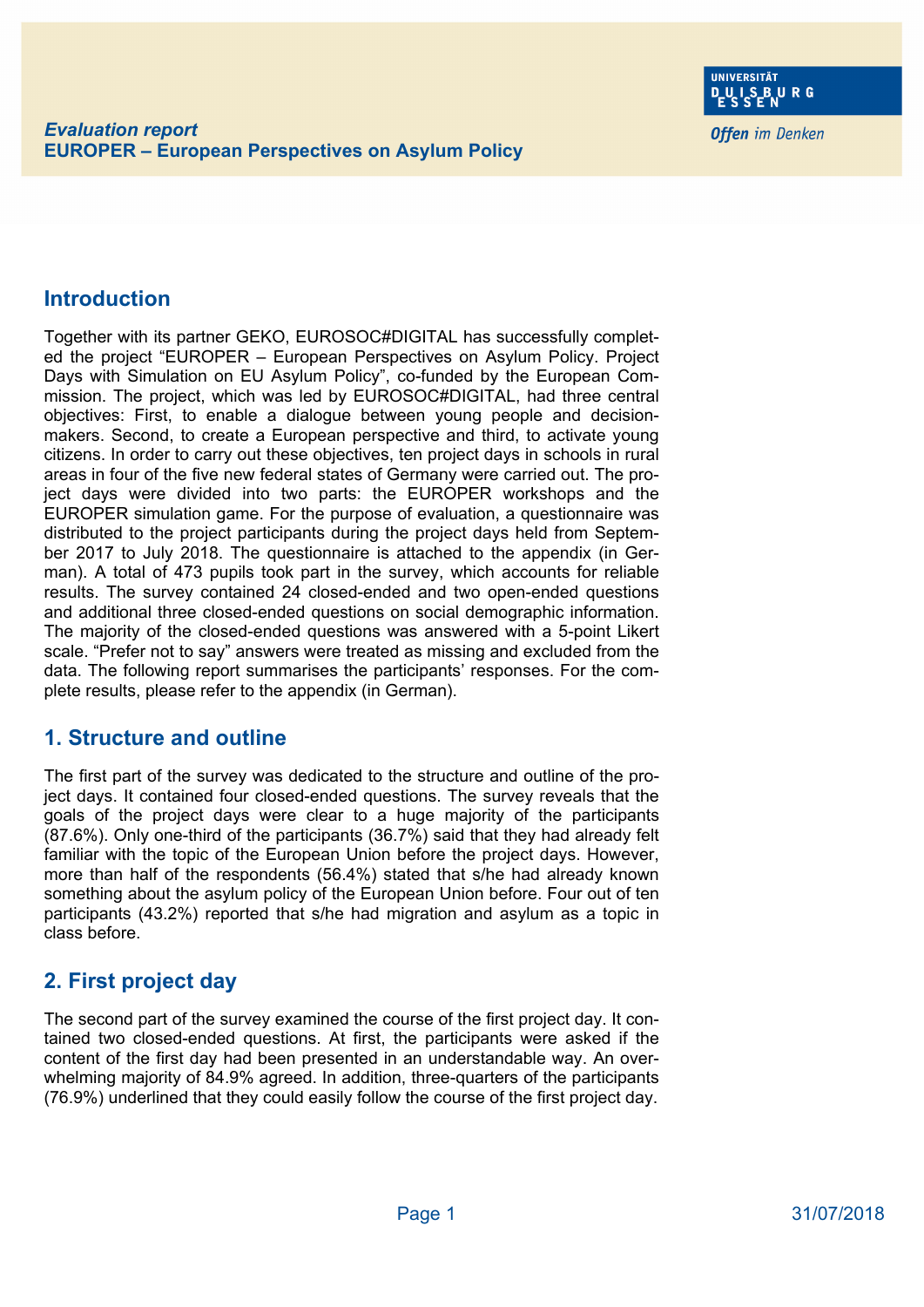## **3. Second project day**

The third part of the survey examined the course of the second project day. It contained three closed-ended questions. Nine out of ten respondents (91.5%) were of the opinion that the content of the simulation game had been presented in an understandable way. In addition, 88.4% of the participants underlined that they could easily follow the course of the simulation game. More than two-thirds of the respondents (68.6%) agreed with the statement that there should be more simulation games in class.

#### **4. Teaching staff**

The fourth part of the survey focused on the speakers and moderators of the project days. It contained three closed-ended questions. An impressive majority of the participants (89.6%) perceived the teaching staff to be well prepared. In addition, eight out of ten respondents (85.2%) also agreed with the statement that the speakers and moderators showed real interest in the participants' learning success. Finally, an overwhelming majority of the participants (93.6%) found that the teaching staff was sufficiently available for queries or additional advice when needed.

#### **5. Participants**

The fifth part of the survey asked the pupils to reflect on their own performance during the project days. It also contained three closed-ended questions. Exactly six out of ten respondents (60%) found that their peers followed the workshops with interest and attention. Almost the same amount of participants (69.2%) also claimed that most of the pupils participated actively in the simulation game and that they had taken their roles seriously (68.8%).

#### **6. Competencies**

The sixth part of the survey concentrated on the acquisition of competencies. It contained four closed-ended questions. An overwhelming majority of the respondents (86%) stated that the project days helped them to better understand the functioning of the European Union. With regards to the specific topic of migration and asylum, eight out of ten respondents (82.5%) said that they now understood this topic much better. Pupils also improved their overall competencies. Almost two-thirds of them (65.6%) said that the project days had improved their ability to better argue and discuss in political debates. Finally, one-third of the respondents (34.9%) stated that the project days had changed their attitudes towards refuge and asylum.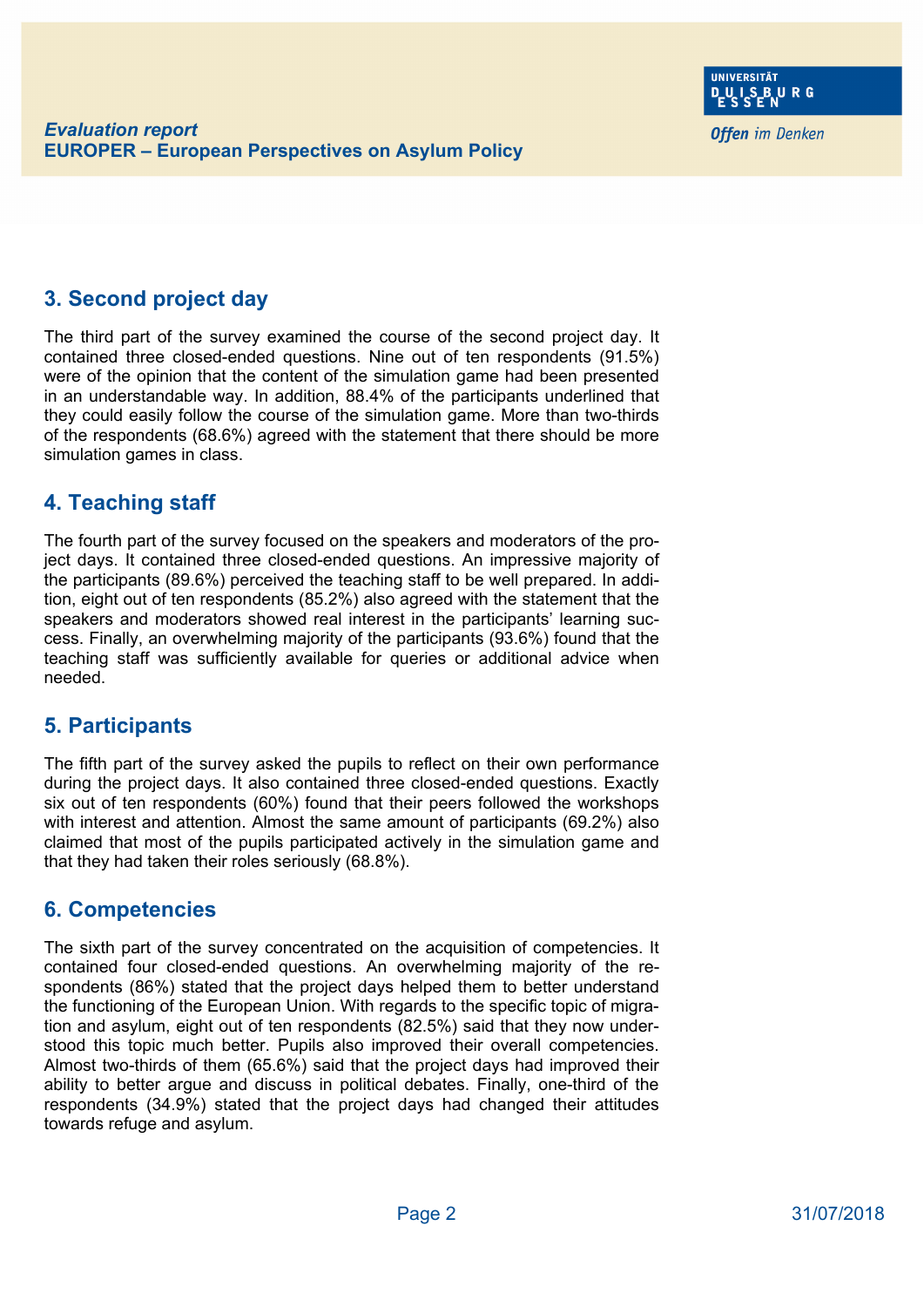## **7. Working materials**

The seventh part of the survey asked the pupils to make a judgement about the quality of the provided tools for preparation of the simulation game. It contained two closed-ended questions. Almost three-quarters of the participants (74.3%) found the handbook of the simulation game useful. Almost the same amount of respondents (72.6%) stated that the role cards allowed them to actively take part in the simulation game.

#### **8. Social demographics**

The eighth part of the survey focused on the social demographic information. It contained three closed-ended questions. Two multiple-choice questions for information on school type and year with eight respectively two options. Finally, one gender question was asked with once again two options. Eight out of ten participants (84.3%) came from a grammar school (Gymnasium). At great distance follow pupils from vocational school (Berufsschule) with 6.7%. The share of pupils from integrated school (Gesamtschule) is 5.8% and 2% from secondary school (Sekundarschule). Secondary modern school (Hauptschule) and middle school (Realschule) are also mentioned but the percentages are only 0.9% respectively 0.2%. Two-thirds of the participants (65.6%) were pupils from higher secondary level, while one-third (34.4%) was from lower secondary level. Regarding gender, the majority of the participants was female (57.3%).

#### **9. Overall evaluation**

The ninth and final part of the survey asked the participants for an overall evaluation of the project days. It contained three closed-ended questions and two openended questions. Asked if the requirements were appropriate, the approval rate was 90.7%. A clear majority of the respondents (64.9%) said that the project days helped them to significantly improve their knowledge. Finally, eight out of ten participants (89.3%) evaluated the project days positively.

The answers to the open-ended question, what aspects of the project days the participants liked most, reveal the outstanding importance of the simulation game. Among 263 items, it was mentioned 110 times. For example, one pupil's statement reads as follows: "I found the simulation game very interesting. I had a lot of fun putting myself in someone else's position." However, the workshops and discussion rounds were also well received. Overall, participants appreciated the interactive and inclusive character of the project days. For example, one participant summarised his positive feedback as follows: "It was something practical, in contrast to our school lessons, which are quite dry and one-sided." Finally, the participants also gave 180 answers to the open-ended question of what could be improved in the future. Here, predominantly organisational issues and issues